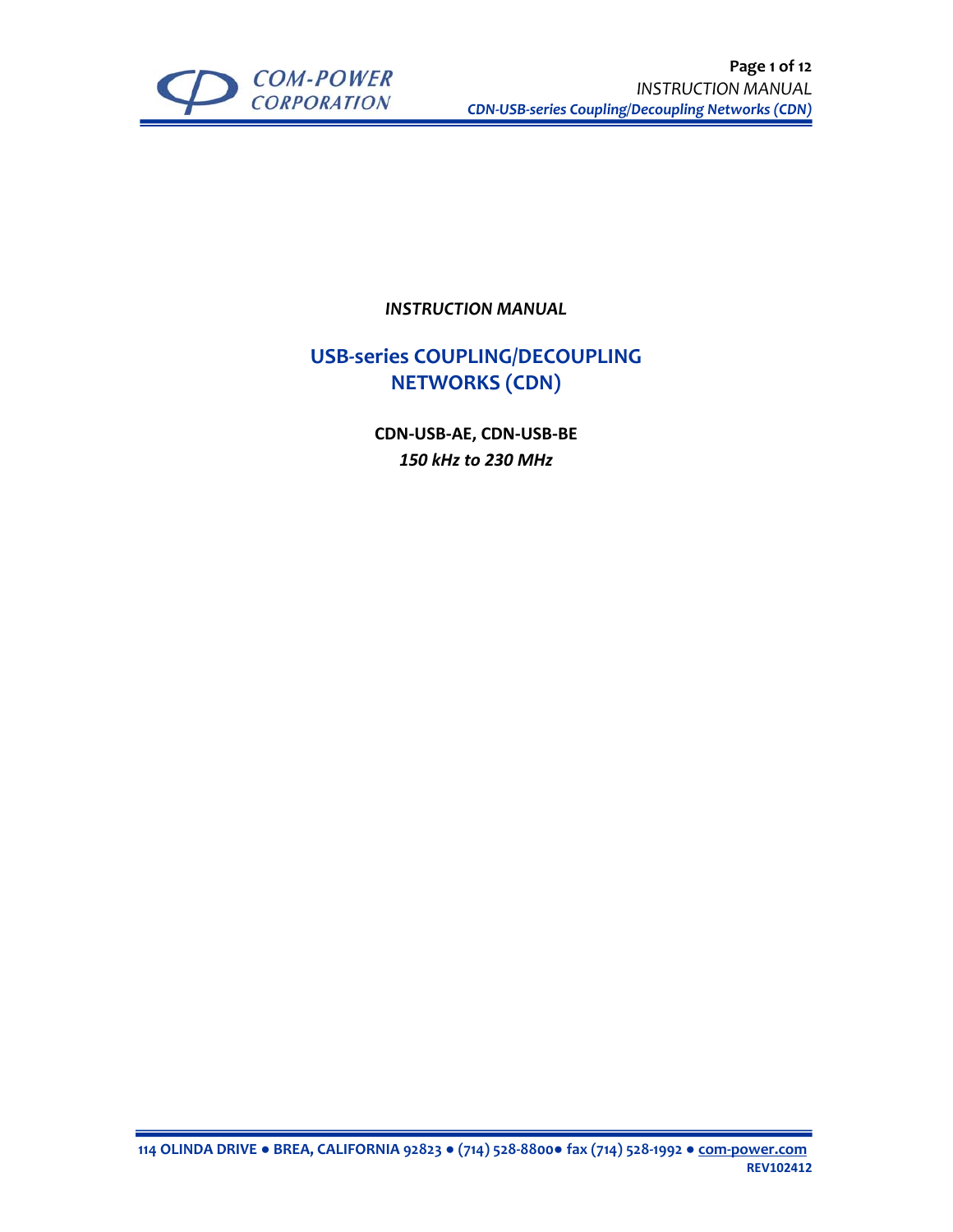

# **Table of Contents**

| 1.0 |                                                                                                                                                                                      |      |  |  |  |  |
|-----|--------------------------------------------------------------------------------------------------------------------------------------------------------------------------------------|------|--|--|--|--|
| 2.0 |                                                                                                                                                                                      |      |  |  |  |  |
| 2.1 |                                                                                                                                                                                      |      |  |  |  |  |
|     |                                                                                                                                                                                      |      |  |  |  |  |
| 3.1 |                                                                                                                                                                                      |      |  |  |  |  |
| 4.0 |                                                                                                                                                                                      |      |  |  |  |  |
| 4.1 |                                                                                                                                                                                      |      |  |  |  |  |
| 5.0 |                                                                                                                                                                                      |      |  |  |  |  |
| 5.1 |                                                                                                                                                                                      |      |  |  |  |  |
| 5.2 |                                                                                                                                                                                      |      |  |  |  |  |
|     | 5.2.1<br>5.2.2<br>5.2.3                                                                                                                                                              |      |  |  |  |  |
| 5.3 |                                                                                                                                                                                      |      |  |  |  |  |
| 6.0 |                                                                                                                                                                                      |      |  |  |  |  |
| 6.1 |                                                                                                                                                                                      |      |  |  |  |  |
|     | 6.1.1                                                                                                                                                                                |      |  |  |  |  |
| 6.2 |                                                                                                                                                                                      |      |  |  |  |  |
|     |                                                                                                                                                                                      | . 10 |  |  |  |  |
| 6.3 |                                                                                                                                                                                      |      |  |  |  |  |
| 7.0 |                                                                                                                                                                                      |      |  |  |  |  |
|     | Figure 3 - Impedance compared to CISPR 16-1-2 edition 1.2 & IEC 61000-4-6 requirements 12<br>Figure 4 - Phase compared to CISPR 16-1-2 edition 1.2 & IEC 61000-4-6 requirements.  12 |      |  |  |  |  |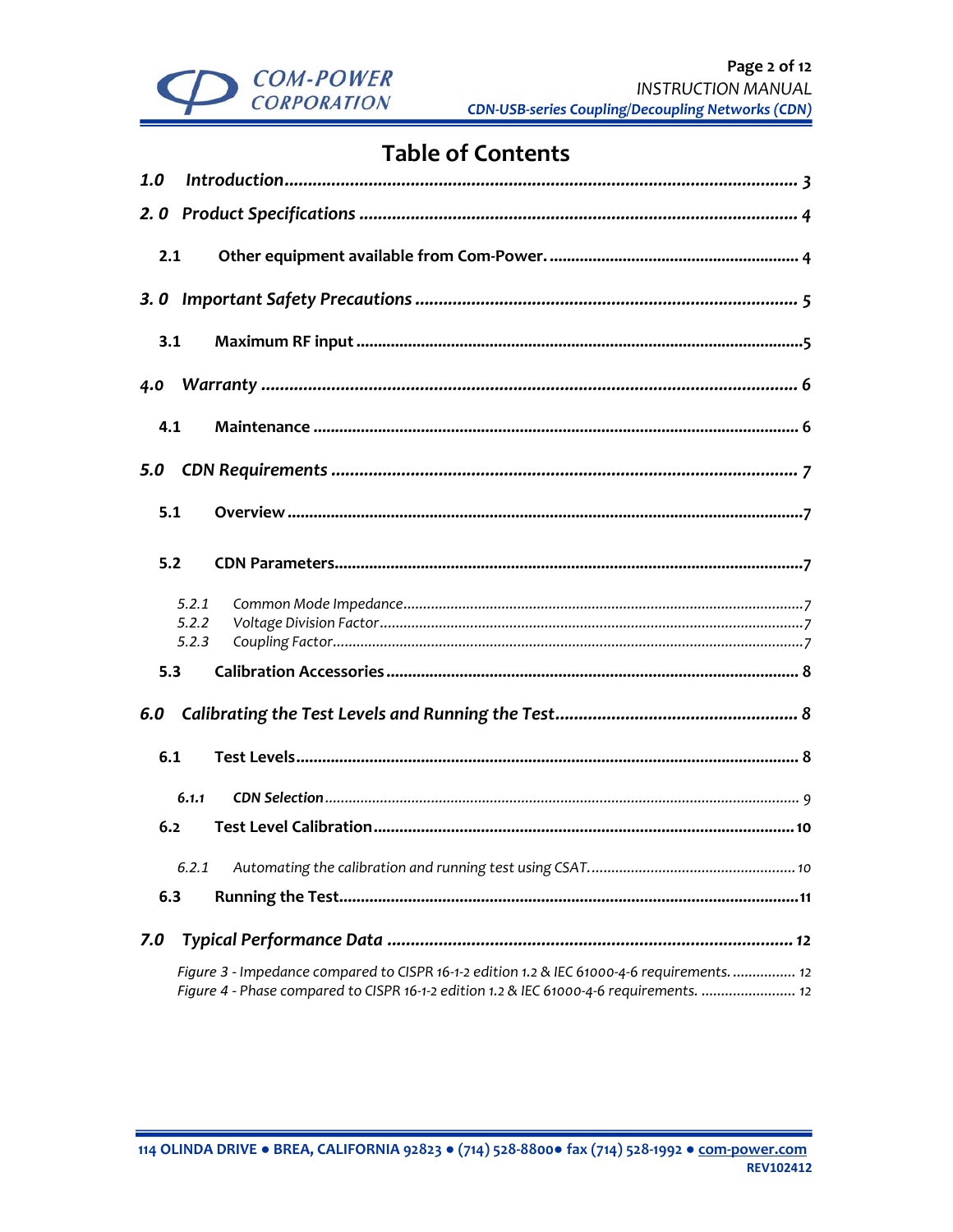

# **1.0 Introduction**

This manual includes product specifications, safety precautions, product maintenance and warranty information. It also includes some basic guidance on properly configuring calibration , test setup, running test level calibrations and performing conducted immunity testing.

Information contained in this manual is the property of Com‐Power Corporation. It is issued with the understanding that none of the material may be reproduced or copied without permission from Com‐Power.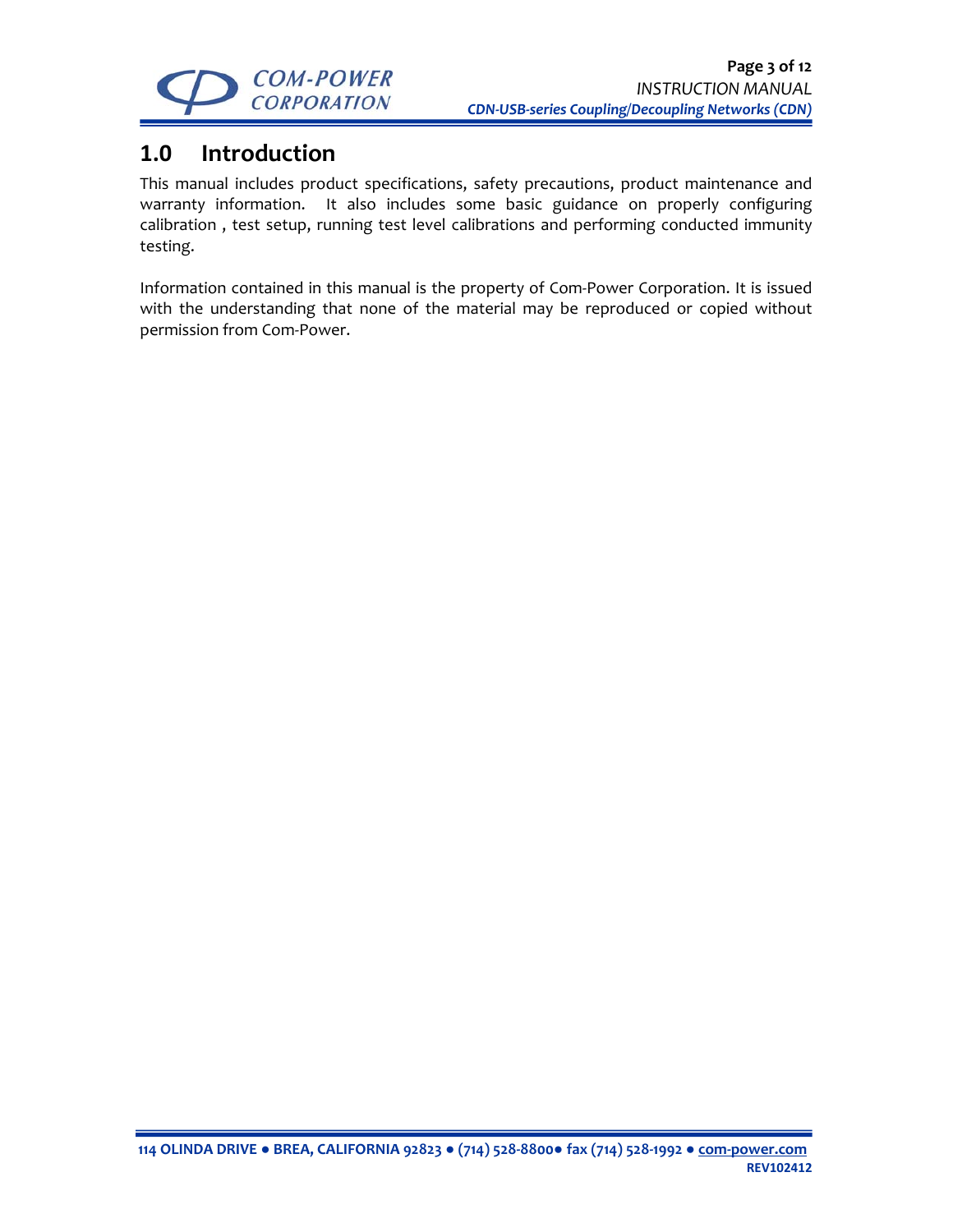

# **2. 0 Product Specifications**

| <b>Models Covered:</b>                    | <b>CDN-USE</b>    |
|-------------------------------------------|-------------------|
| <b>Cable Type:</b>                        | USB Cab           |
| Frequency Range for CDN-USB-AE / BE:      | 150 kHz           |
| I/O rating for EUT/AE ports:              | 30 VAC /          |
| <b>Max current rating:</b>                | 1A                |
| <b>Common mode impedance</b>              |                   |
| 150 kHz - 26 MHz:                         | $150\Omega \pm 2$ |
| 26 MHz - 80 MHz:                          | $150\Omega + 6$   |
| 80 MHz - 230 MHz:                         | $150\Omega + 6$   |
| <b>Maximum RF voltage input:</b>          | 40 V              |
| Voltage division factor (RF to EUT port): | $9.5 dB +$        |
| <b>EUT connections:</b>                   | USB A ty          |
| <b>AE Connections:</b>                    | USB A ty          |
| RF (Disturbance coupling) connector:      | <b>BNC (f) 5</b>  |
| Dimensions L x W x H (inches / cm):       | $8.5 \times 4.5$  |
| Weight:                                   | $2$ lbs $/ 0$ .   |
| <b>Operating Temperature:</b>             | 5° C to 4         |
|                                           |                   |

**Models Covered:** CDN‐USB‐AE, CDN‐USB‐AE **USB Cables Frequency Range for CDN‐USB‐AE / BE:** 150 kHz to 230 MHz **I/O rating for EUT/AE ports:** 30 VAC / 40 VDC / 100 VAC up to 1 minute

 $150\Omega \pm 20\Omega$  $150\Omega + 60\Omega$  / – 45 $\Omega$  $150\Omega + 60\Omega$  / – 60 $\Omega$ **Voltage division factor (RF to EUT port):** 9.5 dB + 2.5 / ‐ 1 dB **USB A type (USB-AE), USB B type (USB-BE) USB A type (both models) BNC (f) 50Ω Dimensions L x W x H (inches / cm):** 8.5 x 4.5 x 3.5 inches / 21.5 x 11.4 x 8.8 cm **Weight:** 2 lbs / 0.9 kg (max weight all models) **Operating Temperature:** 5° C to 40° C / 40° F to 104° F

*This equipment is designed for indoor use only.*

### **2.1 Other equipment available from Com‐Power.**

- ADA‐515 ‐ 150Ω to 50Ω adapter
- TEP‐050 ‐ 50Ω terminator
- ADA‐USB‐AE / ADA‐USB‐BE ‐ Shorting Adapters
- DCD‐1000‐100W ‐ Dual Directional Coupler , 100 kHz 1000 MHz
- DCU‐300‐100W ‐ Uni Directional Coupler, 100 kHz 300 MHz
- ATTN‐X‐100W‐ Attenuator, DC to 1 GHz
- ACS‐250 ‐25W‐25 Watt Power Amplifier, 150 kHz 230 MHz
- ACS‐250‐50W‐ 50 Watt Power Amplifier, 150 kHz 230 MHz
- ACS‐250‐100W‐100 Watt Power Amplifier, 150 kHz 250 MHz
- CSAT (Ver‐XX) ‐ Conducted Immunity Automated Test Software.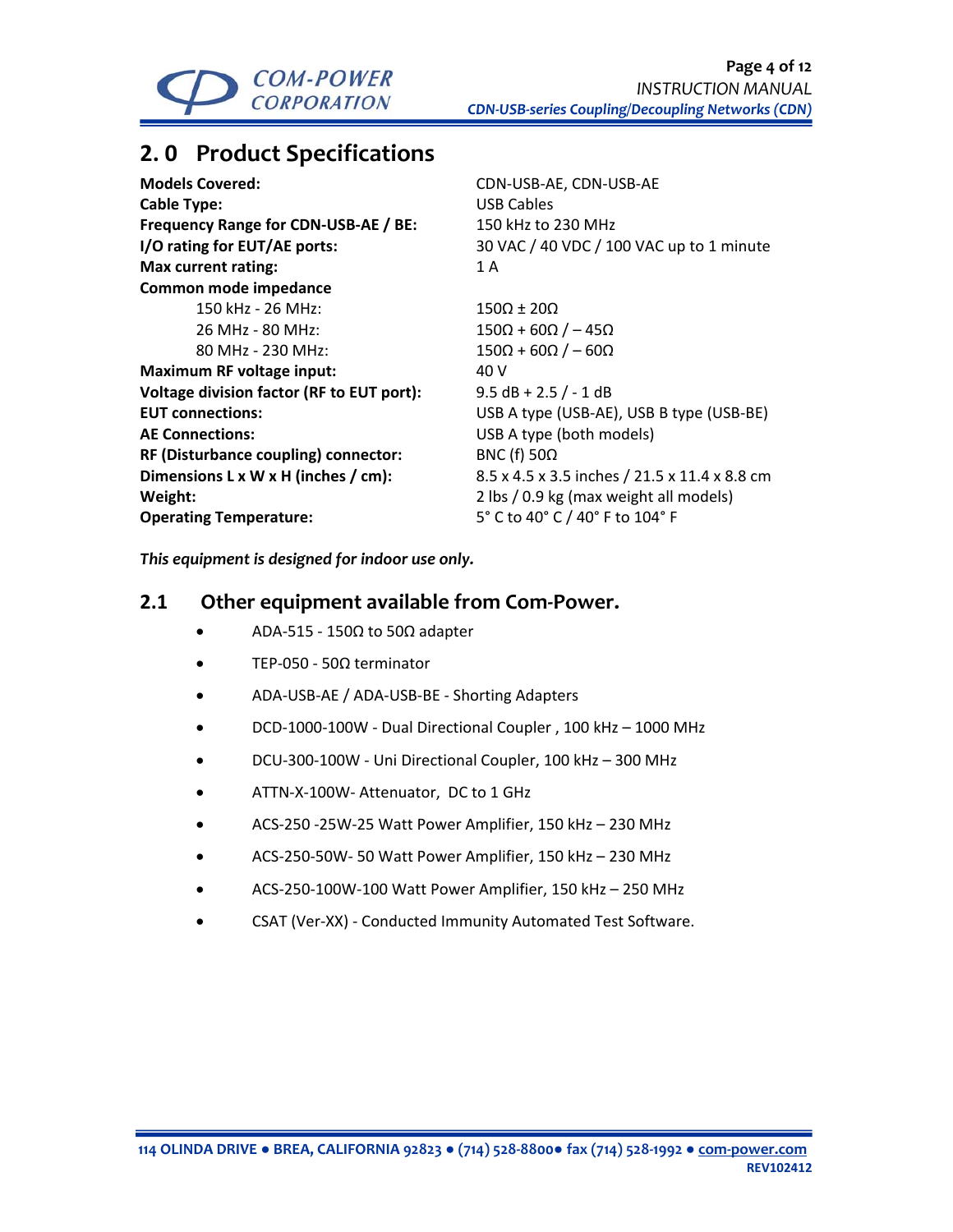

# **3. 0 Important Safety Precautions**

The CDN must be securely fastened to the earth ground before making any connections to external power. **Proper grounding of the CDN is required in order to prevent high leakage currents from presenting a potential safety hazard for test personnel**. To help establish proper grounding, the bottom surface of the CDN is unpainted. In addition, the bottom plate has mounting holes for securely bolting the CDN to aground plane. If proper grounding has been achieved, the resistance measured between the CDN bottom plate and the ground plane should be less than **10** milliohms.

Do not connect the USB cables to the CDNs until all the test equipment and EUT are in place and electrically connected. You can use the following procedure.

- 1. Connect EUT to CDN EUT port using the appropriate type USB connector.
- 2. Connect the Test Generator (signal generator, power amplifier, attenuators, etc) to the RF port of the CDN. The test generator output must remain disabled until all connections are made.
- **3.** Connect accessory equipment (AE) port of the CDN to the using a type using cable with a type A USB cable.

### **3.1 Maximum RF input**

Do not exceed RF input level to the CDN. Excessive RF input will damage the CDN input and will not be covered under warranty. To avoid accidental damage to the power amplifier or CDN, disable the RF output of power amplifier before making any connections. Also make sure the signal generator output is set to its minimum level when the RF is turned on.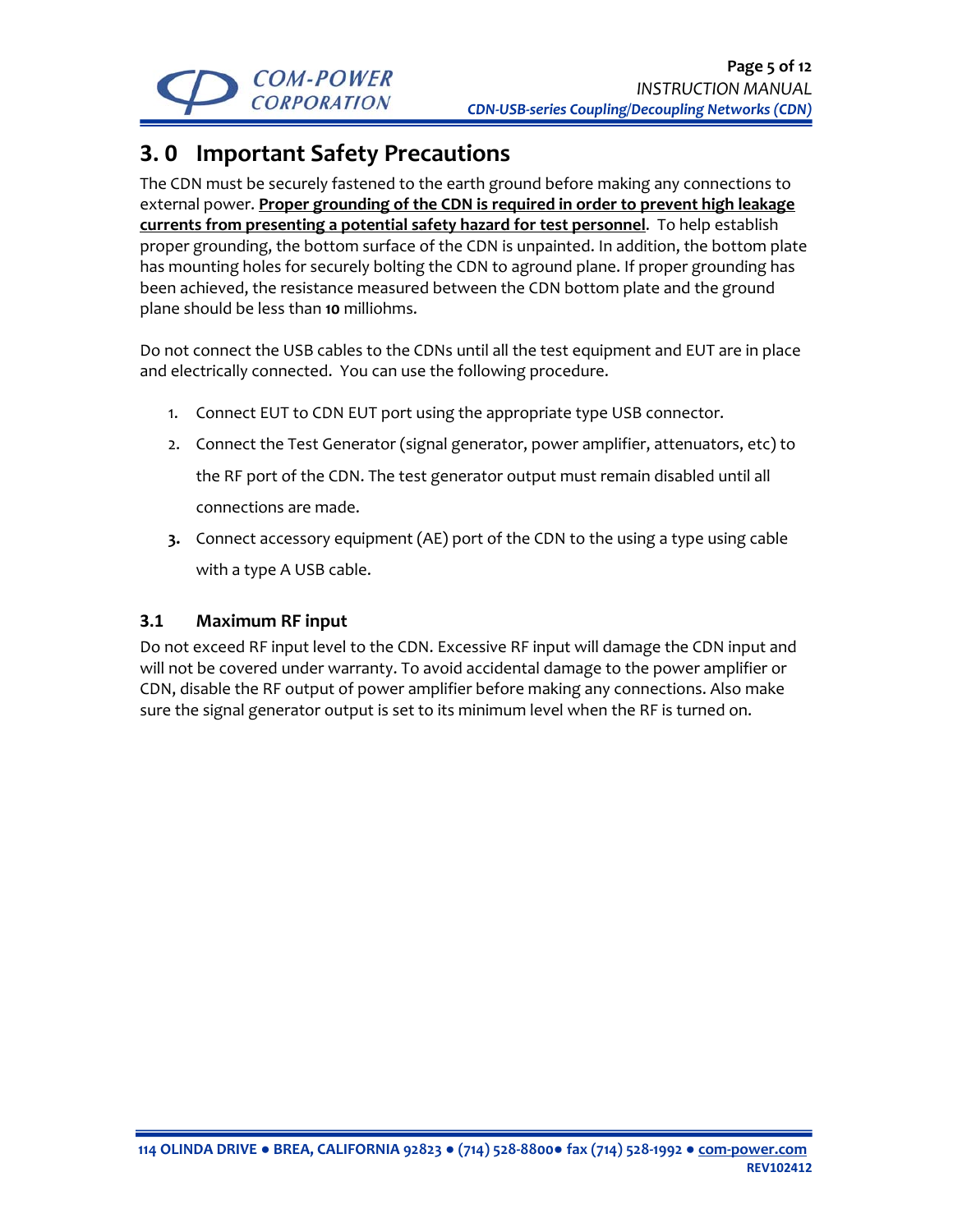

## **4.0 Warranty**

Com‐Power warrants to its Customers that the products it manufactures will be free from defects in materials and workmanship for a *period of 3 years*. This warranty shall not apply to:

- Transport damages during shipment from your plant.
- Damages due to poor packaging.
- Products operated outside their specifications.
- Products Improperly maintained or modified.
- Consumable items such as fuses, power cords, cables, etc.
- Normal wear
- Calibration
- Products shipped outside the United States without the prior knowlege of Com-Power.

In addition, Com‐Power shall not be obliged to provide service under this warranty to repair damage resulting from attempts to install, repair, service or modify the instrument by personnel other than Com‐Power service representatives.

Under no circumstances does Com‐Power recognize or assume liability for any loss, damage or expense arising, either directly or indirectly, from the use or handling of this product, or any inability to use this product seperately or in combination with any other equipment.

When requesting warranty services, it is recommended that the original packaging material be used for shipping. Damage due to improper packaging will void warranty.

In the case of repair or complaint, a label should be attached to the housing of the instrument which describes briefly the faults observed. Please include the name, telephone number and email address of the contact person. Please visit our website www.compower.com and obtain an RMA number by selecting service and completing the online form.

### **4.1 Maintenance**

This product contain no user serviceable parts inside. If the unit does not operate or needs calibration, please contact Com‐Power Corporation. Do not instrument cover. Any modifications or repairs performed on the unit by someone other than an authorized factory trained technician will void warranty.

The exterior surface may be cleaned with mild detergent and then be wiped with a dry, clean, lint‐free cloth. Use care to avoid liquids or other foreign objects entering the chassis.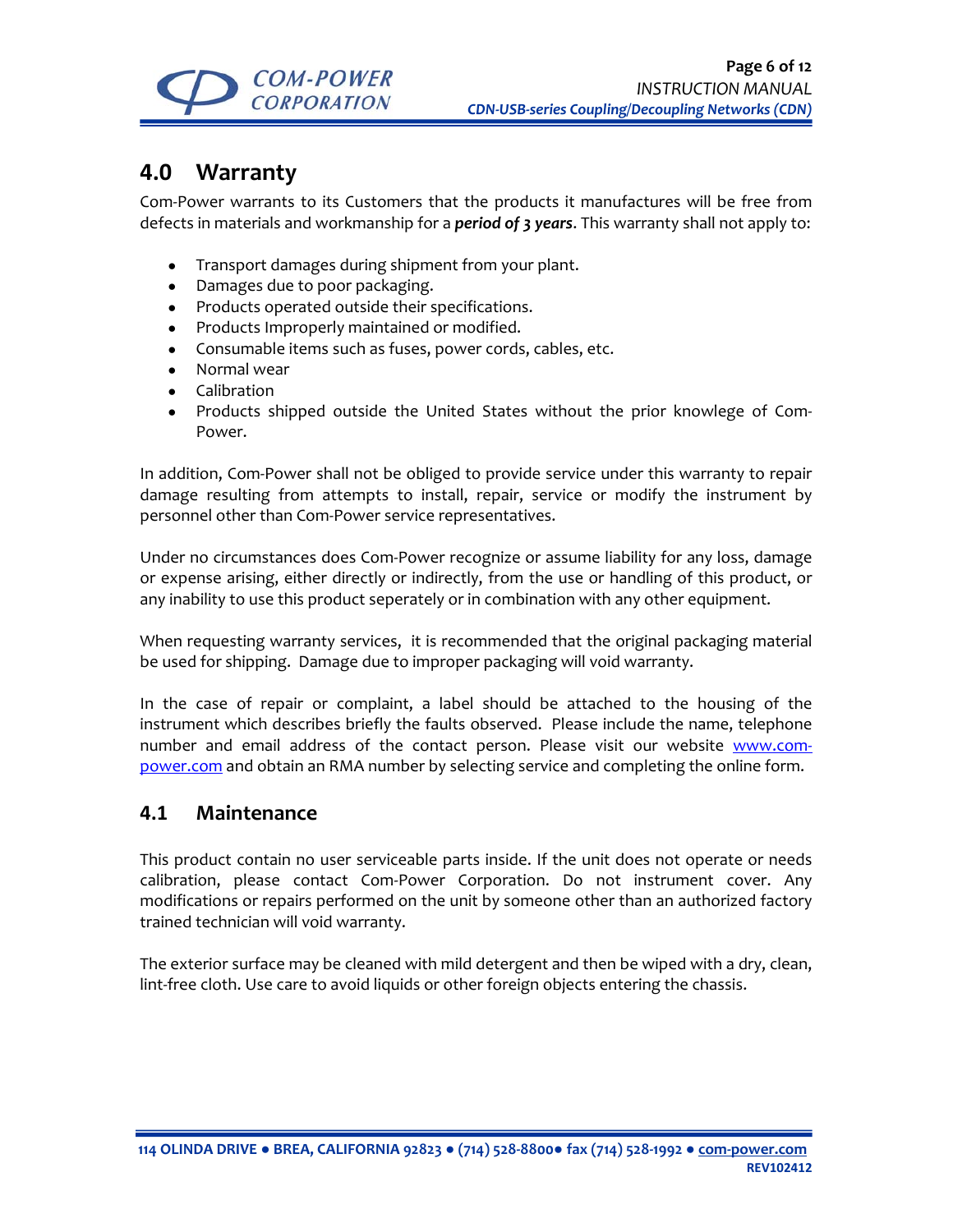

## **5.0 CDN Requirements**

### **5.1 Overview**

Com‐Power CDN‐USB series Coupling/Decoupling Networks are designed specifically for conducted immunity testing per IEC 61000‐4‐6.

The CDN-USB series is for used for testing products that use USB cables for communication. These CDNs.

- Provide a means of coupling RF common mode signals to the USB cables.
- Provide the required common mode impedance between the these lines and ground necessary for proper performance of the testing. impedance to the equipment under test independent of the auxillary equipment common mode impedance.
- Minimize interference to the auxillary equipment via common mode decoupling of the disturbing signals.
- Provide uninterrupted communinication between the EUT and auxillary equipment.

The Com-Power CDN USB series fully comply with the requirement contained in the IEC 61000‐4‐6 and CISPR 16‐1‐2.

### **5.2 CDN Parameters**

#### **5.2.1 Common Mode Impedance**

Common mode impedance is defined as the "ratio of common mode voltage and common mode current at a certain point". The common mode impedance requirements for a CDN must be met with CDN auxillary equipment input power terminals open or short circuited to ground.

#### **5.2.2 Voltage Division Factor**

Voltage division factor is the amount of voltage that is lost between the RF input terminal of the CDN and the EUT port and is measured through a 150 $\Omega$  to 50 $\Omega$  adapter (ADA-515) connected to the EUT port.

#### **5.2.3 Coupling Factor**

The CDN coupling factor is defined as the ratio given by the open circuit voltage (e.m.f) obtained at the EUT port of the coupling (and decoupling) device divided by the open circuit voltage obtained at the test generator.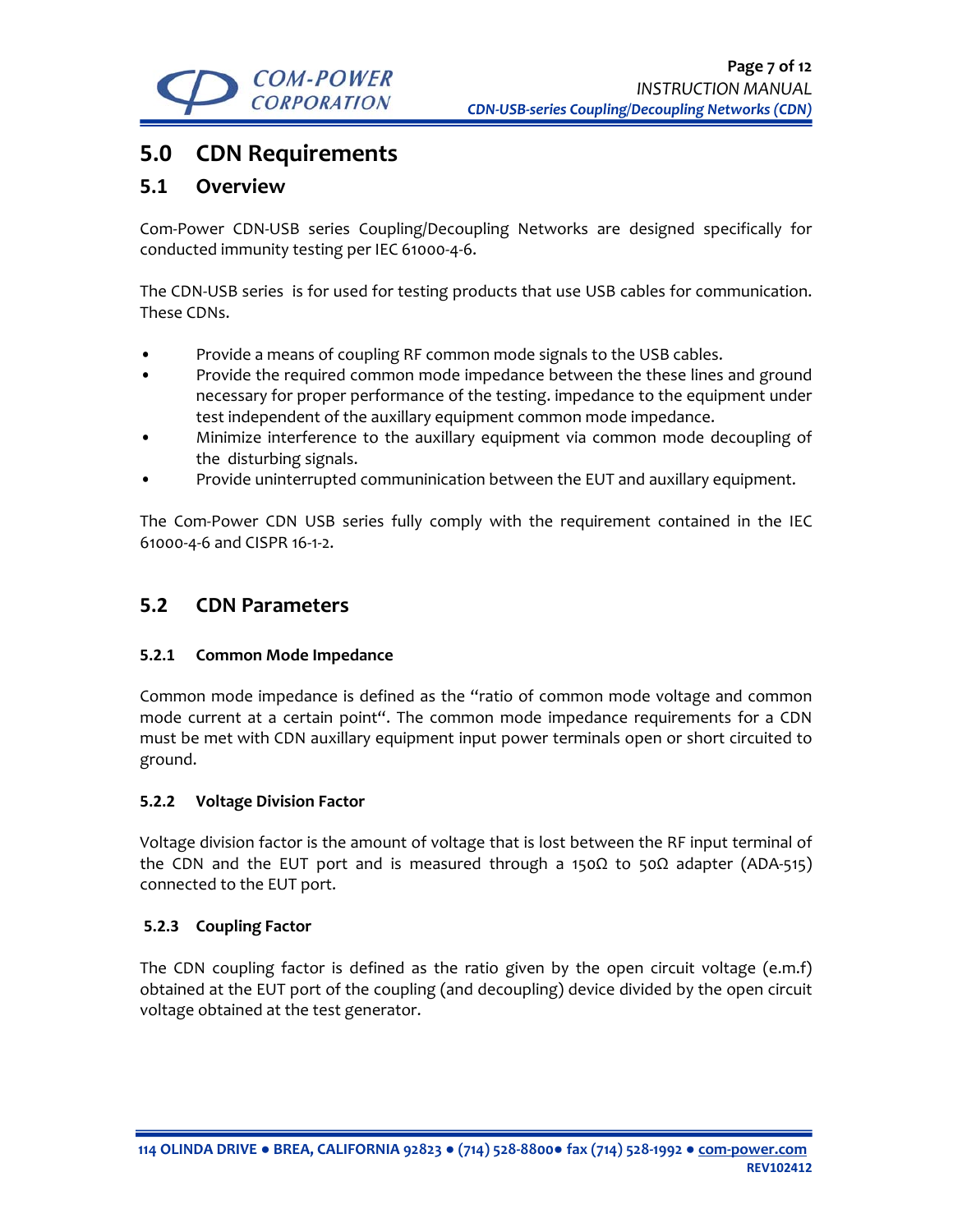

## **5.3 Calibration Accessories**

The following accessories are available for the CDN verification of the parameters above and for the level setting calibration described herein.

- Shorting adapters (Part# ADA-T2 / ADA-T4 / ADA-T8)
- Two  $150\Omega 50\Omega$  adapters (Part# ADA-515)
- 50Ω terminator (Part# TEP-050)

## **6.0 Calibrating the Test Levels and Running the Test**

### **6.1 Test Levels**

| $V_{o}$      | $V_{o}$ | V。  | Umr(150)     | Umr(150) | Umr(150) |
|--------------|---------|-----|--------------|----------|----------|
| <b>Volts</b> | dBµV    | dBm | <b>Volts</b> | dBµV     | dBm      |
|              | 120     | 13  | 0.167        | 104.5    | $-2.5$   |
|              | 130     | 23  | 0.5          | 114      |          |
|              | 140     | 33  | 1.67         | 124.5    | 17.5     |

#### **Table 1: Required test levels per IEC‐61000‐4‐6**

**Vo** = Open circuit voltage in 150Ω system

**Um**r= Voltage level measured at the output of the 150Ω to 50Ω adapter (ADA‐515)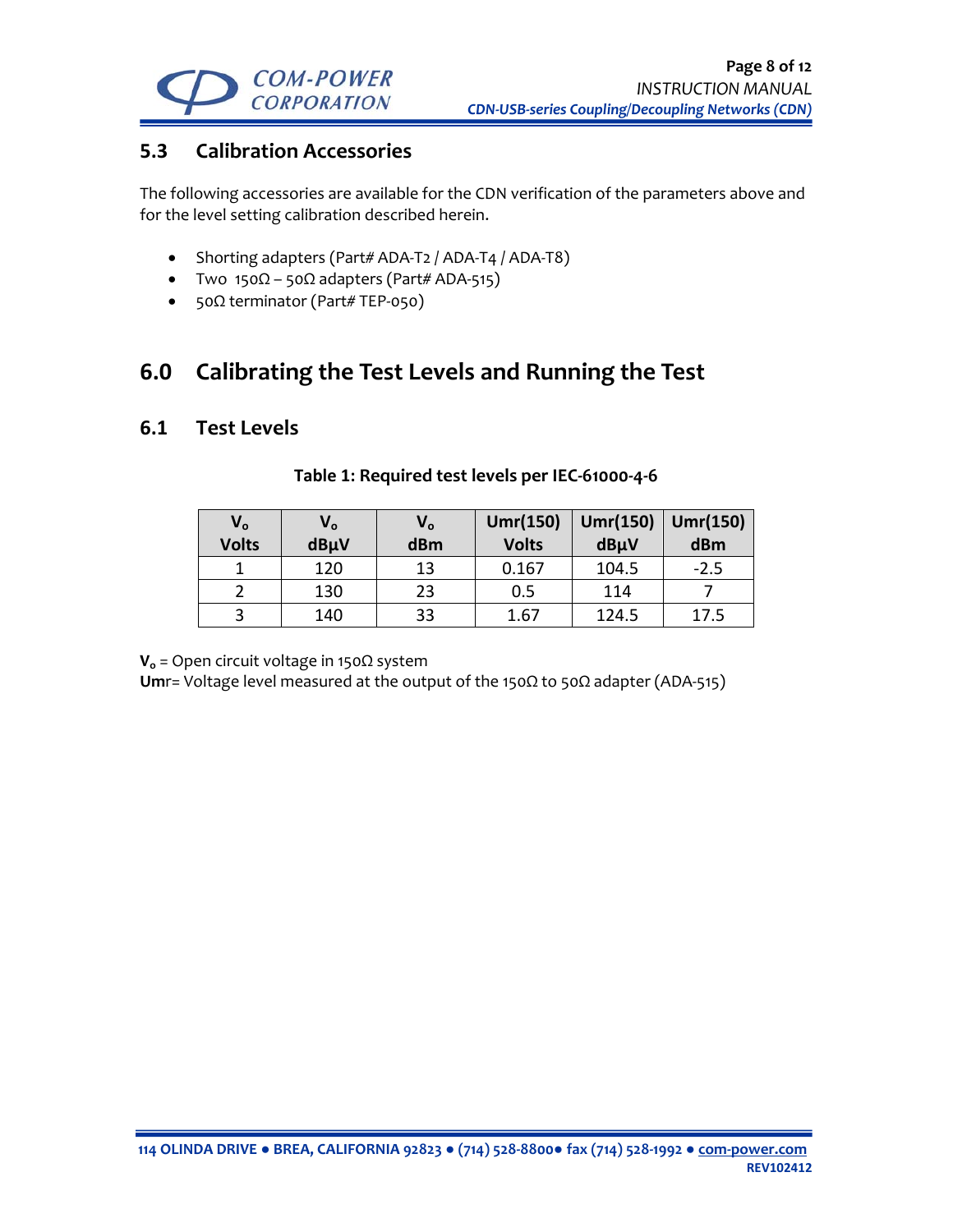

### **6.1.1 CDN Selection**

The IEC-61000-4-6 requires that an appropriate coupling decoupling networks (CDN) with defined common mode impedance be used for coupling and/or decoupling purposes on any type of power or I/O interface for which a CDN is suitable and available. The T series CDN are only appropriate for ethernet or telecom signal lines. Other types CDNs available from Com‐ Power Corporation are given below.

| <b>Model</b>     | <b>Specifications</b>                                    |  |  |  |
|------------------|----------------------------------------------------------|--|--|--|
| <b>CDN-M125E</b> | Single line, 25 Amp, 150 kHz - 230 MHz                   |  |  |  |
| CDN-M225E        | Single line + Neutral, 25 Amp, 150 kHz - 230 MHz         |  |  |  |
| CDN-M325E        | Single line + Neutral + Earth, 25 Amp, 150 kHz - 230 MHz |  |  |  |
| <b>CDN-M425</b>  | Three phase + Neutral, 25 Amp, 150 kHz - 80 MHz          |  |  |  |
| <b>CDN-M525</b>  | Three phase + Neutral+ Earth, 25 Amp, 150 kHz - 80 MHz   |  |  |  |
| CDN-C50E         | 50 Ohm coax cable, 150 kHz - 230 MHz                     |  |  |  |
| CDN-C75E         | 75 Ohm coax cable, 150 kHz - 230 MHz                     |  |  |  |
| CDN-S1           | Shielded cable with 1 conductor, 150 kHz - 80 MHz        |  |  |  |
| CDN-S2           | Shielded cable with 2 conductors, 150 kHz - 80 MHz       |  |  |  |
| CDN-S4           | Shielded cable with 4 conductors, 150 kHz - 80 MHz       |  |  |  |
| CDN-S9           | Shielded cable with 9 conductors, 150 kHz - 80 MHz       |  |  |  |
| <b>CDN-S15</b>   | Shielded cable with 15 conductors, 150 kHz - 80 MHz      |  |  |  |
| <b>CDN-S25</b>   | Shielded cable with 25 conductors, 150 kHz - 80 MHz      |  |  |  |
| CDN-AF2E         | Unshielded cable with 2 conductors, 150 kHz - 230 MHz    |  |  |  |
| CDN-AF4E         | Unshielded cable with 4 conductors, 150 kHz - 230 MHz    |  |  |  |
| CDN-AF8E         | Unshielded cable with 8 conductors, 150 kHz - 230 MHz    |  |  |  |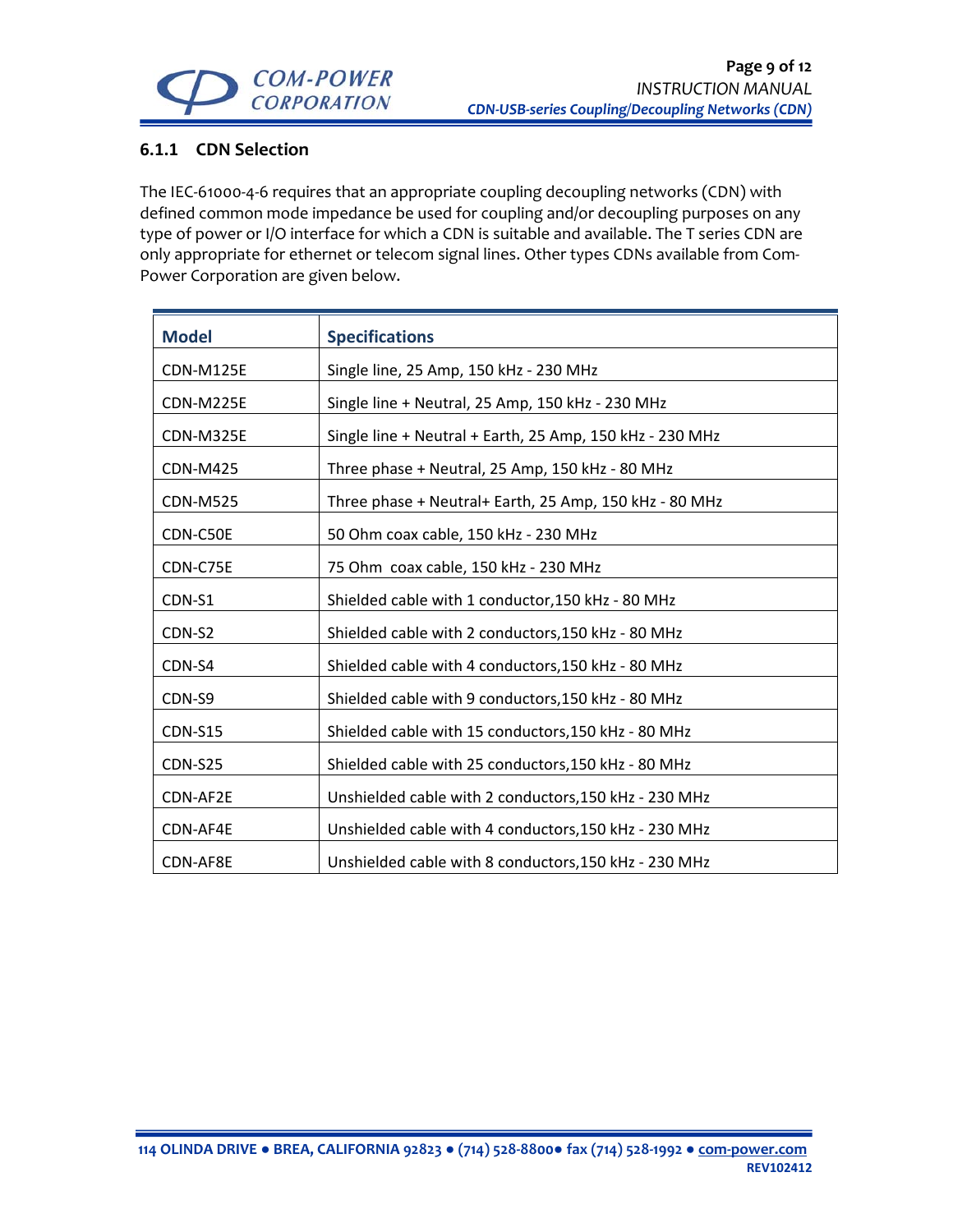

## **6.2 Test Level Calibration**

Before you begin testing with the CDN you will need to establish a calibrated drive levels corresponding to your desired test levels. During drive level calibration the RF signal level being injected to the CDN is adjusted incrementally until the voltage level measured at the 150Ω to 50Ω adapter connected to the EUT port is approximately equal to the Umr (150) value given in table 1, and thes signal generator output, or forward power delivered to the CDN is recorded. This process is then repeated at each frequency starting at 150 kHz with step sizes no greater than 1% of the preceding frequency value up to 80 or 230 MHz. This equates to 633 discrete test frequency points up to 80 MHz and 739 points up to 230 MHz. Record the signal generator output at each frequency. Typical test level calibration setup is shown in figure 1 below.

### **6.2.1 Automating the calibration and running test using CSAT.**

The entire calibration and process described above can be performed manually, but it is very time consuming and tedius process. This process can be can be automated using the CSAT software available from Com‐Power. Please call Com‐Power for more information.



**Figure 1:** Typical Test level calibration setup

| A | <b>Optional PC Running CSAT Software</b> | G | CDN-T2E/T4E/T8E                                |
|---|------------------------------------------|---|------------------------------------------------|
| в | Signal Generator                         | Н | Shorting adapters - ADA-T2, T4, T8             |
|   | Power Amplifier (ASC-series)             |   | ADA-515 - 150 $\Omega$ to 50 $\Omega$ adapters |
| D | 6 dB Power Attenuator                    |   | TEP-050 - 50 $\Omega$ terminator               |
|   | <b>Optional Power meter</b>              | К | Power Attenuator (ATTN-30-100W)                |
|   | Optional Directional Coupler (DCU or     |   | Spectrum analyzer / Power Meter                |
|   | DCD series)                              |   |                                                |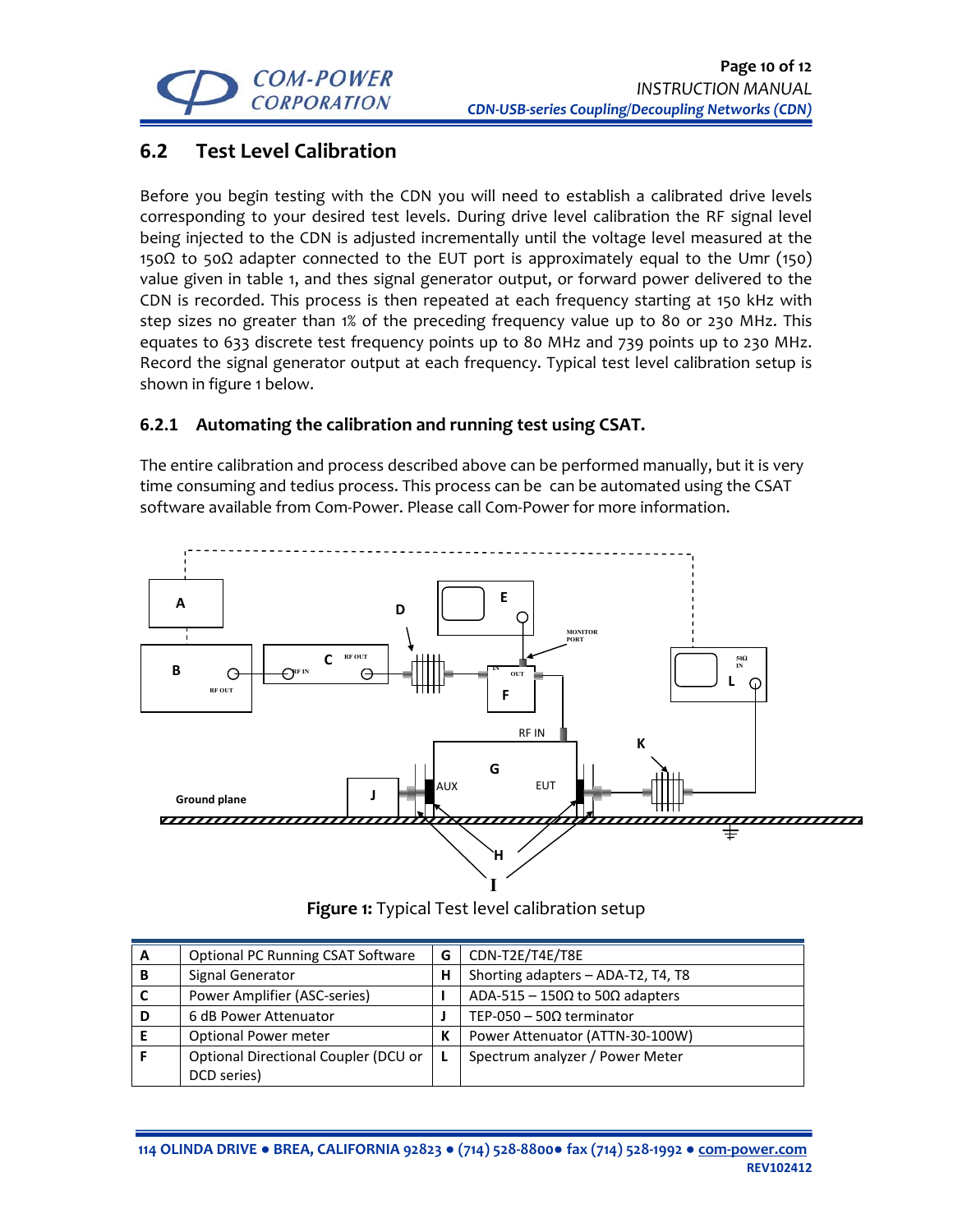

## **6.3 Running the Test**

Please read safety precautions in this manual before proceeding. The diagram below is the typical test setup for making conducting immunity testing using the CDN. The signal generator output levels recorded during the test level calibration are now used to perform the testing. During the test however, the signal generator output is usually modulated. Refer to the applicable product family standard, product environment standard for your product (whichever is applicable) to determine the modulation type and other specific test requirement appropriate for your product. Also refer to IEC 61000‐4‐6 for general details such as test setup and test procedures. These details are beyond the scope of this manual.



|  |  | Figure 2: Typical Test Setup |  |  |
|--|--|------------------------------|--|--|
|--|--|------------------------------|--|--|

| А | <b>Optional PC Running CSAT Software</b> |   | Optional Directional Coupler (DCU or DCD series) |
|---|------------------------------------------|---|--------------------------------------------------|
|   | Signal Generator                         | G | CDN-T2E/T4E/T8E                                  |
|   | Power Amplifier (ASC-series)             | н | Power Supply                                     |
|   | 6 dB Power Attenuator                    |   | Equipment under test                             |
|   | Optional Power meter                     |   |                                                  |